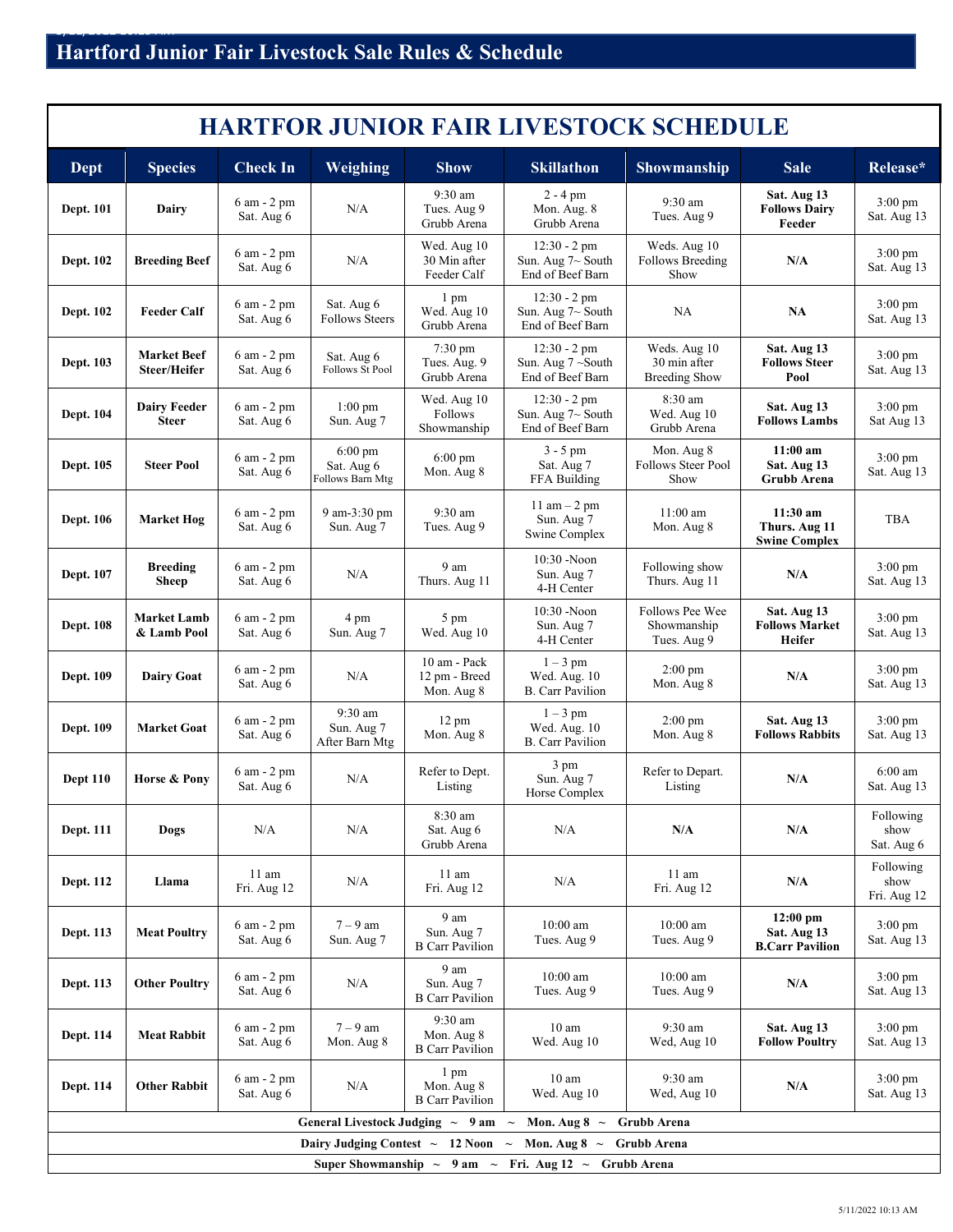**Jr. Sale Committee:** Abby Paxton (Beef), Melinda Wesley (Dairy), Erika Grum (Dairy Feeder), Hadley Ramirez (Goats), Travis Allen (Rabbit & Poultry), Isabella Wolford (Sheep), Peyton Robey (Steer Pool) and Ethan Kent (Swine) **Sr. Sale Committee:** Ron Thompson (Chair), Mack Buckenberger, Matt Hoover, Steve Jagger, Kody McInturff, Jared McLaughlin, Joey Moore, Dan Small, Roger Smith, and Adam Wampler

5<br>5/<del>11/2022 10:13 AM</del>

| Saturday, August 6th                 |                         |                        |  |  |  |  |  |
|--------------------------------------|-------------------------|------------------------|--|--|--|--|--|
| Steer Pool Barn Mtg/Weigh-In         | Grubb Arena             | $6:00$ pm              |  |  |  |  |  |
| Market Beef Steer/Heifer<br>Weigh-In | Grubb Arena             | <b>Follows St Pool</b> |  |  |  |  |  |
| Sunday, August 7th                   |                         |                        |  |  |  |  |  |
| Meat Poultry Weigh-In                | <b>B.</b> Carr Pavilion | $7:00 - 9:00$ am       |  |  |  |  |  |
| Market Goat Weigh-In                 | Sheep Barn              | $10:00$ am             |  |  |  |  |  |
| Market Hog Weigh-In                  | Swine Complex           | $9:00$ am $-3:30$ pm   |  |  |  |  |  |
| Dairy Feeder Weigh-In                | Grubb Arena             | $1:00$ pm              |  |  |  |  |  |
| Market Lamb Weigh-In                 | Sheep Barn              | $4:00$ pm              |  |  |  |  |  |
| <b>Monday, August 8th</b>            |                         |                        |  |  |  |  |  |
| Meat Rabbit Weigh-In                 | <b>B.</b> Carr Pavilion | $7:00 - 9:00$ am       |  |  |  |  |  |
| Thursday, August 11 <sup>th</sup>    |                         |                        |  |  |  |  |  |
| Hog Buyers Hospitality               | Swine Complex           | $11:00$ am             |  |  |  |  |  |
| Market Hog Sale                      | Swine Complex           | 11:30 am               |  |  |  |  |  |
| Saturday, August 12th                |                         |                        |  |  |  |  |  |
| Lg Animal Buyer Hospitality          | Grubb Arena             | 10:30 am               |  |  |  |  |  |
| <b>Large Animal Sale Order:</b>      | Grubb Arena             | $11:00$ am             |  |  |  |  |  |
| Steer Pool/Market Steer/Heifer       |                         |                        |  |  |  |  |  |
| Market Lambs                         |                         |                        |  |  |  |  |  |
| Dairy Feeder                         |                         |                        |  |  |  |  |  |
| Gallon of Milk                       |                         |                        |  |  |  |  |  |
| Small Animal Hospitality             | <b>B.</b> Carr Pavilion | $11:00$ am             |  |  |  |  |  |
| <b>Small Animal Sale Order:</b>      | <b>B.</b> Carr Pavilion | $12:00$ (Noon)         |  |  |  |  |  |
| Market Poultry                       |                         |                        |  |  |  |  |  |
| Market Rabbit                        |                         |                        |  |  |  |  |  |
| Market Goat                          |                         |                        |  |  |  |  |  |

# **GENERAL RULES**

- 1. Exhibits eligible to sell as outlined below:
	- A. Steer Pool F. Gallon Milk
	- B. Market Beef Steer/Heifer G. Commercial Meat Rabbit<br>C. Dairy Feeder Steer H. Commercial Meat Poultry
	- C. Dairy Feeder Steer H. Commercial Meat Poultry
	-
	- D. Market Hog I. Market Goat
	- E. Market Lamb
- 2. Exhibitors are limited to sell a maximum of two (2) exhibits and
- only one exhibit per division. Note: Exhibits in rule 1A, B & C are considered one division. Market Steers and Dairy Feeder Steers are eligible for sale only if exhibitor is not selling a steer pool steer.
- 3. Meat projects and Gallon of Milk will be the only projects allowed to be sold at the sales sponsored by the Hartford Fair Board. The only additional item will be the traveling item sponsored by the Hartford Fair Board for the Youth Program.
- 4. Two percent (2%) will be deducted from sale price of all exhibits sold for sale promotion.
- 5. All harvested animals are subject to inspection by the Ohio Department of Agriculture. Discrepancies will be turned over to

the Ohio Department of Agriculture. Payment is subject to Ohio Department of Agriculture inspection.

- 6. All Grand and Reserve Champions (as defined in rule #1 above) must sell, which counts towards your limit of two sales. One species per division per exhibitor may sell, except Grand and Reserve Champion which mustsell.
- 7. The Hartford Independent Agricultural Society reserves the final and absolute right to interpret these rules and regulations and to arbitrarily settle and determine all matters, questions or differences in regard thereto, or otherwise arising out of, connected with, or incident to the Hartford Independent Fair. It further reserves the right to determine unforeseen matters not covered by these rules, to amend or add to these rules as in its judgment it may determine, and to withdraw all premium offering in all departments should any emergency exist, and circumstances demandit.
- 8. Disregard of any rule by exhibitor, contestant, or concessionaires forfeits all premiums, rights and privileges without recourse and will subject the violator to such penalty as the Hartford Independent Fair Management may order.
- In the event of conflict between the general rules and the special rules governing the various departments, the special rules will take precedence.
- 10. Unhealthy or unsound animals will not be eligible for sale.
- 11. All buyers will be provided a color photo on an "I Supported the Hartford Fair Sale" sign. Grand & Reserve Champions must have pictures taken with buyer unless the buyer wishes to remain anonymous.
- 12. All sale orders will be determined by a computer-generated random sort. Only Grand Champions and Reserve Champions will be moved to the top of the sale order. The only exception to this rule will be for Steer Pool exhibitors.
- **13.** Sale checks will be mailed 30 days after the fair. The Hartford Fair reserves the right to withhold an exhibitor's sale check if the situation is deemed necessary.

# **PROCESSORS**

All livestock sale buyers wishing to keep the animal(s) must make their own arrangements with one of the Fair's preapproved processors.

# **- Important Notice -**

- Exhibitors are limited to sell a maximum of two (2) exhibits. One species per division per exhibitor may sell, except Grand and Reserve Champion which must sell. If you chose to participate in the Gallon of Milk Sale this will count as one of the two.
- All sale order will be determined by computer generated random sort. Only Grand and Reserve Champions will be moved to the top of the sale order. The only exception to this rule will be for Steer Pool – exhibitors will sell by draw number.
- All weights, by the Hartford Fair's (county certified) scales, will be final and no other scales will be allowed on the fair premises.
- The livestock sale will be a "Premium" sale. Details available from Sr. & Jr. Fair Board Members.

**Sale checks will be mailed 30 days after the fair. There is a \$35 fee to re-issue checks not cashed within 60 days.**